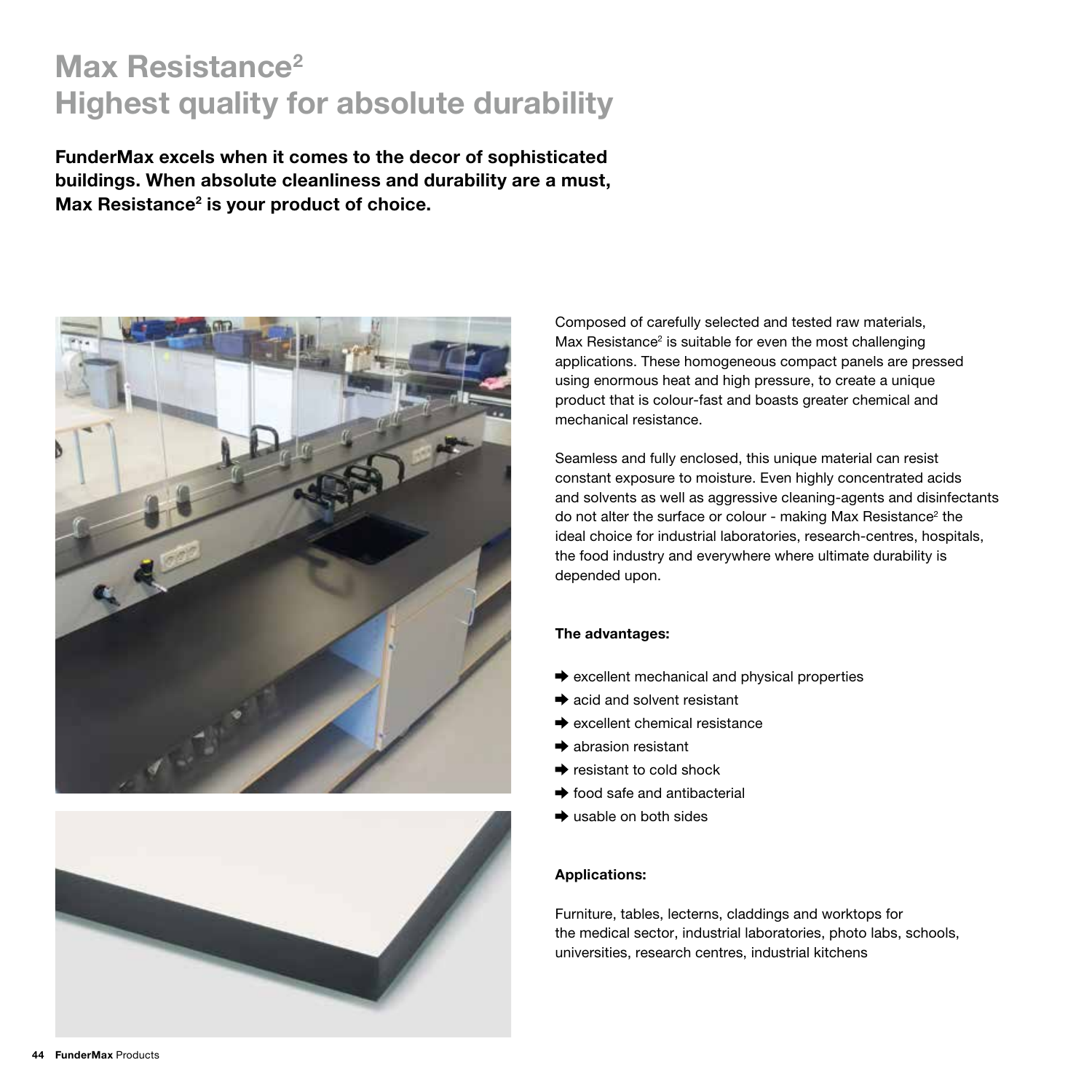# Max Resistance²

Max Resistance² is a duromer high pressure laminate (HPL), produced in laminate presses, under high pressure at high temperature, in accordance with EN 438-4, type CGS.

Due to its scientifically developed, double-cured polyurethane acrylic coating, Max Resistance² stands up to the toughest tests – unaffected by solvents, most acids and the harshest chemicals. Easy-to-clean and disinfect and at the same time wear and scratch resistant, this innovative material significantly extends the life cycle of your laboratory work surface.

### MAX RESISTANCE² STRUCTURE





NISHE TITAK FIRIL

### PERMANENTLY RESISTANT

Max Resistance<sup>2</sup> is extremely resistant to chemical and physical abuse – thanks to FunderMax's patented technology. Created from tested and certified raw materials, compressed at high temperatures under intense pressure, the end result is a homogenous, decorative and extremely resistant panel. And as it's completely uniform and joint free it's also permanently resistant to moisture.

### FOR EXTREME DEMANDS

Ideal for all types of laboratories: research facilities, biochemistry laboratories, pharmaceutical laboratories, hospital laboratories, surgery suites, school laboratories, kitchens and the food industry. When absolute cleanliness and protection are called upon, Max Resistance<sup>2</sup> delivers on every level.

In contrast to other compact work surfaces, Max Resistance<sup>2</sup> is unaffected when it comes into contact with even the most concentrated or aggressive chemicals, such as Sulfuric, Hydrochloric, Hydrofluoric Acids or Hydrogen Peroxide. Meaning you can rely on total chemical resistance.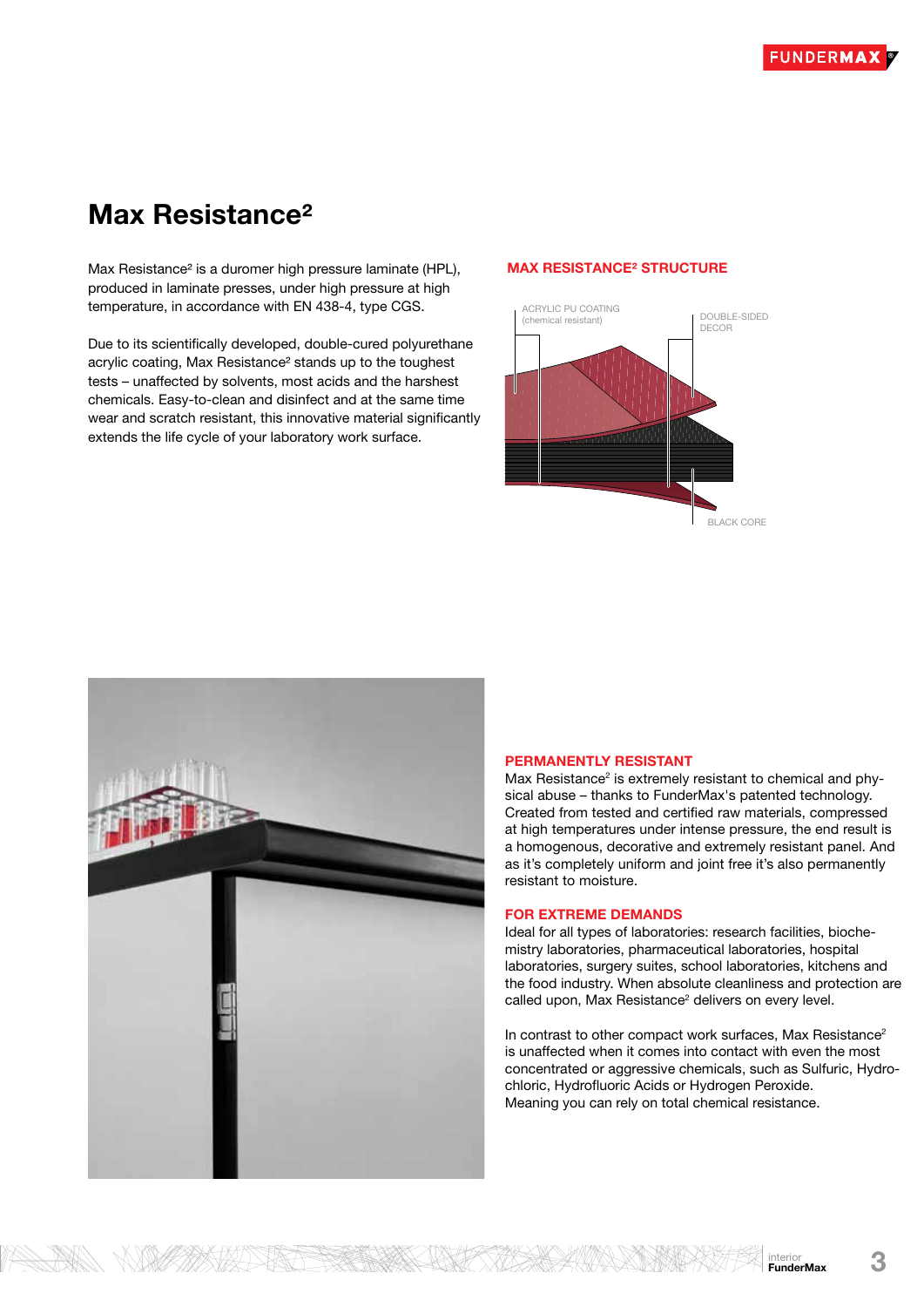**FUNDERMA** 

# Maximum performance

Max Resistance<sup>2</sup> not only meets the standards set by SEFA 3, it surpasses them; the harshest chemicals applied to horizontal lab surfaces have no impact whatsoever. Even Hydrofluoric Acid and Sulfuric Acid don't damage the surface.



|                                              | Rating | $\bf{0}$  | 1                | $\overline{2}$ | 3    |
|----------------------------------------------|--------|-----------|------------------|----------------|------|
| <b>Substance</b>                             |        | No effect | <b>Excellent</b> | Good           | Fair |
|                                              |        |           |                  |                |      |
| <b>ACIDS</b>                                 |        |           |                  |                |      |
| Acetic Acid 99%                              |        |           |                  |                |      |
| Dichromate Acid 5% <sup>2)</sup>             |        |           |                  |                |      |
| Chromic Acid 60%                             |        |           |                  |                |      |
| Formic Acid 90% <sup>2)</sup>                |        |           |                  |                |      |
| Hydrochloric Acid 37%                        |        |           |                  |                |      |
| Hydrofluoric Acid 48%                        |        |           |                  |                |      |
| Nitric Acid 20%                              |        |           |                  |                |      |
| Nitric Acid 30%                              |        |           |                  |                |      |
| Nitric Acid 70% <sup>2)</sup>                |        |           |                  |                |      |
| Phosphoric Acid 85%                          |        |           |                  |                |      |
| Sulphuric Acid 33%                           |        |           |                  |                |      |
| Sulphuric Acid 77%                           |        |           |                  |                |      |
| Sulphuric Acid 96%                           |        |           |                  |                |      |
| Sulphuric Acid 77 %<br>Nitric Acid 70% (1:1) |        |           |                  |                |      |

#### BASES

| Ammonium Hydroxide 28% |  |  |
|------------------------|--|--|
| Sodium Hydroxide 10%   |  |  |
| Sodium Hydroxide 20%   |  |  |
| Sodium Hydroxide 40%   |  |  |
| Sodium Hydroxide Flake |  |  |

#### SALTS AND HALOGENS

| Saturated Zinc Chloride          |  |  |
|----------------------------------|--|--|
| <b>Saturated Silver Nitrate</b>  |  |  |
| Tincture of Iodine <sup>1)</sup> |  |  |

TEST RESULTS MAY DIFFER BY COLOUR <sup>1)</sup> RESULT ON 0082<br><sup>2)</sup> RESULT ON 0085

#### TEST PROCEDURE

The chemical resistance tests were performed in a SEFA certified laboratory according to the Test Method: SEFA 3-2010 Sec 2.1. (24hr EXPOSURE) Detailed information and results are available in the official test reports.

#### **RESULTS**

FunderMax Resistance<sup>2</sup> passed the SEFA 24h Exposure Test and is therefore suitable and recommended for laboratory worktops. FunderMax Resistance<sup>2</sup> exceeds the SEFA test criteria by far without one single Level 3 rating.

| Rating                              | $\mathbf 0$ | 1                | $\overline{2}$ | 3    |
|-------------------------------------|-------------|------------------|----------------|------|
| <b>Substance</b>                    | No effect   | <b>Excellent</b> | Good           | Fair |
|                                     |             |                  |                |      |
| <b>ORGANIC CHEMICALS</b>            |             |                  |                |      |
| Cresol                              | Ď           |                  |                |      |
| Dimethylformanide                   |             |                  |                |      |
| Formaldehyde 37%                    | $\bullet$   |                  |                |      |
| Furfural <sup>1)</sup>              |             |                  |                |      |
| Gasoline                            | $\bullet$   |                  |                |      |
| Hydrogen Peroxide 30% <sup>2)</sup> |             |                  |                |      |
| Hydrogen Peroxide 3%                |             |                  |                |      |
| Phenol 90%                          |             |                  |                |      |
| Sodium Sulfide Saturated            | $\bullet$   |                  |                |      |
|                                     |             |                  |                |      |
| <b>SOLVENTS</b>                     |             |                  |                |      |
| Acetone <sup>2)</sup>               | $\bullet$   |                  |                |      |
| Amyl Acetate                        |             |                  |                |      |
| Benzene                             |             |                  |                |      |
| <b>Butyl Alcohol</b>                |             |                  |                |      |
| Carbon Tetrachloride                | $\bullet$   |                  |                |      |
| Chloroform <sup>2)</sup>            |             |                  |                |      |
| Dichlor Acetic Acid <sup>2)</sup>   |             |                  |                |      |
| Dioxane                             | ●           |                  |                |      |
| Diethyl Ether                       |             |                  |                |      |
| Ethyl Acetate <sup>1)</sup>         |             |                  |                |      |
| <b>Ethyl Alcohol</b>                | $\bullet$   |                  |                |      |
| Methylalcohol                       |             |                  |                |      |
| Methylene Chloride                  | $\bullet$   |                  |                |      |
| Methyl Ethyl Ketone                 |             |                  |                |      |
| Mono Chlorobenzene                  | $\bullet$   |                  |                |      |
| Napthelene                          |             |                  |                |      |
| Toluene                             |             |                  |                |      |
| Trichloroethylene                   |             |                  |                |      |
| Xylene <sup>1)</sup>                | $\bullet$   |                  |                |      |

#### RATING

0 – No Effect – No detectable change in the material surface.

1 – Excellent – Slight detectable change in color or gloss but no change in function or life of the surface.

2 – Good – A clearly discernible change in color or gloss but no significant impairment of surface life or function.

3 – Fair – Objectionable change in appearance due to discoloration or etch, possibly resulting in deterioration of function over an extended period of time.

#### ACCEPTANCE CRITERIA

To be approved as laboratory grade surfaces, tested materials should receive no more than 4 Level 3 ratings.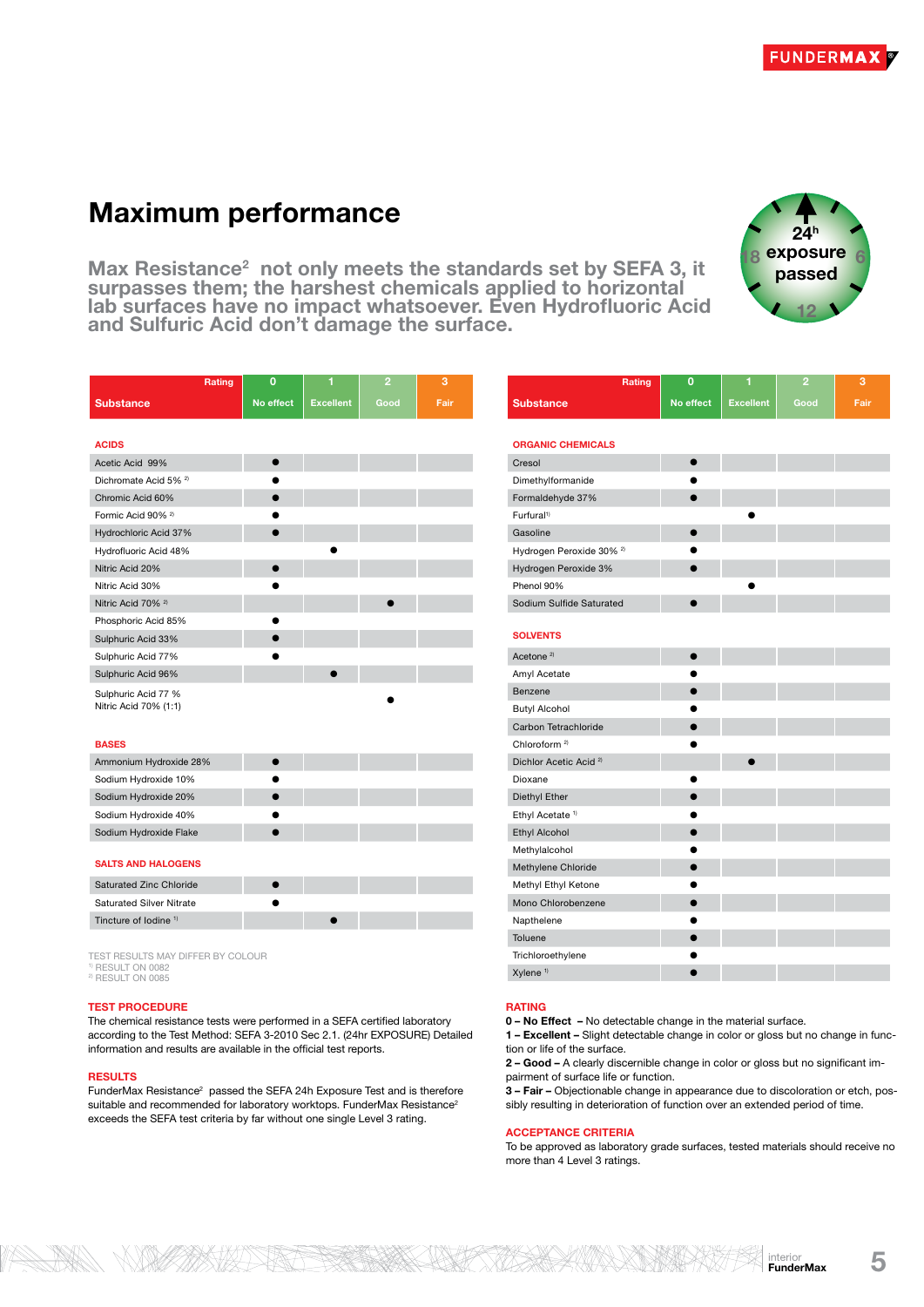# Outstanding mechanical and thermal properties

| Properties tested according to EN 438-2                                                                                                                   | <b>Standard</b><br>requirement | Max Resistance <sup>2</sup>   |  |
|-----------------------------------------------------------------------------------------------------------------------------------------------------------|--------------------------------|-------------------------------|--|
|                                                                                                                                                           |                                |                               |  |
| <b>PHYSICAL DATA</b><br>Density DIN 52350/ISO 1183                                                                                                        | $\geq$ 1.35 g/cm <sup>3</sup>  | $\geq$ 1.35 g/cm <sup>3</sup> |  |
| Thickness (e.g.) EN 438-2, point 5                                                                                                                        |                                | $10 \text{ mm}$               |  |
| Weight                                                                                                                                                    |                                | 13.5 $kg/m2$                  |  |
|                                                                                                                                                           |                                |                               |  |
| <b>MECHANICAL PROPERTIES</b>                                                                                                                              |                                |                               |  |
| Resistance to stress abrasion<br>EN 438-2, point 10 (Initial Point)                                                                                       | $\geq 150$ U                   | 450 U*                        |  |
| Resistance to impact                                                                                                                                      | $< 10$ mm                      | 8 mm                          |  |
| EN 438-2, point 21                                                                                                                                        |                                |                               |  |
| Resistance to scratching<br>EN 438-2, point 25                                                                                                            | $degree \geq 3$<br>$\geq 4 N$  | $3 - 4$ degree<br>$4 - 6 N$   |  |
| Flexural strength EN ISO 178                                                                                                                              | $\geq 80$ MPa                  | $\geq 80$ MPa                 |  |
| E-Modulus EN ISO 178                                                                                                                                      | $\geq 9000$ MPa                | $\geq 9000$ MPa               |  |
| $\mathbf{z}$ and $\mathbf{z}$ are the state of $\mathbf{z}$ and $\mathbf{z}$ are the state of $\mathbf{z}$ and $\mathbf{z}$ are the state of $\mathbf{z}$ |                                |                               |  |

for all Uni colours, 150 U for Punto d

### SURPASSES ALL TESTS

In addition to chemical resistance, mechanical strength is key when it comes to creating highly durable, long-lasting lab surfaces. This is where Max Resistance<sup>2</sup> comes into its own. Thanks to its innovative patented surface technology, Max Resistance<sup>2</sup> offers a 25% higher impact and scratch resistance, and a 3 times higher abrasion resistance, when compared to EBC or Melamine Surfaces. Max Resistance²'s dimensional stability is also well above the standard requirements.

# 10 YEAR WARRANTY

Because of its superior performance, Max Resistance<sup>2</sup> comes with a 10 year extended warranty.

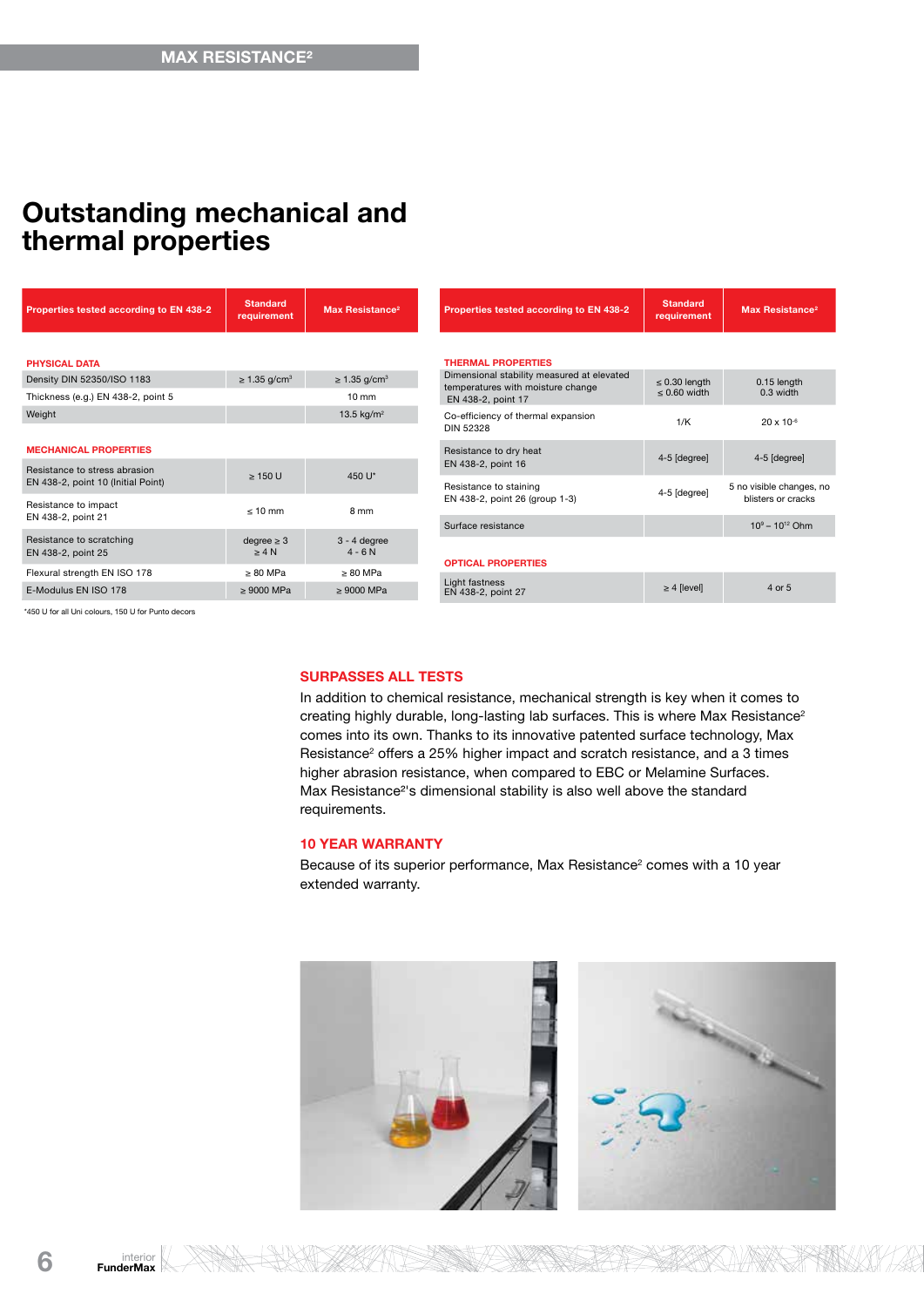# Products for laboratories

In addition to Max Resistance<sup>2</sup>, FunderMax offers a wide range of combinable high quality products, purposely designed for the diverse challenges of the laboratory market.

|                                                       | Max Resistance <sup>2</sup>                                                                                                                     | <b>Compact Interior</b>                                                                         | <b>Compact Interior</b><br><b>White Core</b>                                                      | <b>Max Laminate</b>                                                                      | <b>Star Favorit Superfront</b>                                       |
|-------------------------------------------------------|-------------------------------------------------------------------------------------------------------------------------------------------------|-------------------------------------------------------------------------------------------------|---------------------------------------------------------------------------------------------------|------------------------------------------------------------------------------------------|----------------------------------------------------------------------|
| Surface                                               | <b>RE</b>                                                                                                                                       | FH, MT <sup>1)</sup>                                                                            | FH, $MT1$                                                                                         | FH, MT, SG, SU, NA,<br>AP <sup>1</sup>                                                   | FH, HG, SG                                                           |
| <b>Technology</b>                                     | RE-Technology                                                                                                                                   | Melamine                                                                                        | Melamine                                                                                          | Melamine                                                                                 | Melamine                                                             |
| Size in mm / inch                                     | $OF = 3660x1630$<br>$XL = 4100x1854$ (on request)                                                                                               | $XL = 4100x1854$<br>$JU = 4100x1300$<br>$GR = 2800x1300$                                        | $XL = 4100x1854$<br>$JU = 4100x1300$                                                              | $JU = 4100x1300$<br>$GR = 2800 \times 1300$<br>$TK = 2140x1060$                          | 2820x2070<br>2800x1854 (HG)<br>2800x2050 (SG)                        |
|                                                       | $OF = 144.09$ "x 64.17"<br>$XL = 161.42$ "x72.99" (on request)                                                                                  | $XL = 161.42$ "x72.99"<br>$JU = 161.42$ "x51.18"<br>$GR = 110.24$ "x51.18"                      | $XL = 161.42$ "x72.99"<br>$JU = 161.42$ "x51.18"                                                  | $JU = 161.42$ "x51,18"<br>$GR = 110.24$ "x51.18"<br>$TK = 85.25$ "x41.73"                | 111.02"x81.50"<br>110.24"x72.99" (HG)<br>110.24"x80.71" (SG)         |
| <b>Thickness</b>                                      | 4 mm-25 mm (OF) 1/6"-1"<br>2 mm-20 mm (XL) 1/6"-0.79"                                                                                           | 2-20 mm (XL)<br>2-25 mm (JU, GR)                                                                | 5-13 mm (FH)<br>8, 10, 12, 13 (MT)                                                                | $0.8$ mm, 1 mm,<br>$2 \, \text{mm}$                                                      | 12.0-39.3 mm                                                         |
| Range of decors                                       | 12 Standard Decors; others<br>available on request                                                                                              | > 240 Decors<br>(FunderMax Interior<br>Collection)                                              | > 240 Decors<br>(FunderMax Interior<br>Collection)                                                | $> 240$ Decors<br>(FunderMax Interior<br>Collection)                                     | > 240 Decors<br>(FunderMax Interior<br>Collection)                   |
| <b>Chemical resistance of</b><br>the surface and core | excellent                                                                                                                                       | medium                                                                                          | low                                                                                               | medium                                                                                   | medium                                                               |
| Core                                                  | Black, HPL                                                                                                                                      | Black, HPL                                                                                      | White, Melamine (Decor<br>0085)                                                                   | Brown, HPL                                                                               | Woodchip                                                             |
| Impact resistance                                     | very high                                                                                                                                       | very high                                                                                       | high                                                                                              | high                                                                                     | high                                                                 |
| <b>Scratch and abrasion</b><br>resistance             | excellent                                                                                                                                       | very high                                                                                       | good                                                                                              | very high                                                                                | good                                                                 |
|                                                       | Max Resistance <sup>2</sup>                                                                                                                     | <b>Compact Interior</b>                                                                         | <b>Compact Interior</b><br><b>White Core</b>                                                      | <b>Max Laminate</b>                                                                      | <b>Star Favorit Superfront</b>                                       |
| General and wet<br>chemistry                          | $\checkmark$                                                                                                                                    |                                                                                                 |                                                                                                   |                                                                                          |                                                                      |
| <b>Bio-chemistry and</b><br>medical sector            | $\checkmark$                                                                                                                                    |                                                                                                 |                                                                                                   |                                                                                          |                                                                      |
| Petrochemical industry                                | $\checkmark$                                                                                                                                    |                                                                                                 |                                                                                                   |                                                                                          |                                                                      |
| Pharma, food and<br>beverage industries               | $\checkmark$                                                                                                                                    |                                                                                                 |                                                                                                   | $\checkmark$                                                                             | $\checkmark$                                                         |
| Technical work sta-<br>tions                          | $\checkmark$                                                                                                                                    | ✓                                                                                               | ✓                                                                                                 | ✓                                                                                        | ✓                                                                    |
| <b>Office work stations</b>                           | $\checkmark$                                                                                                                                    | $\checkmark$                                                                                    | $\checkmark$                                                                                      | $\checkmark$                                                                             | $\checkmark$                                                         |
| <b>Application</b>                                    | Laboratory worktops and<br>shelves, Splash-backs, work<br>space dividers, fume-hood<br>tops and lining, horizontal<br>and vertical applications | Interior wall protection,<br>cabinets and shelving in<br>light- or non-chemical<br>environments | Worktops, partitions,<br>shelves and design<br>elements in areas where<br>chemicals aren't in use | Surface material for<br>cabinets, doors and<br>shelving in non-<br>chemical laboratories | For cabinets and<br>fronts enduring increa-<br>sed mechanical stress |

√√ = IDEAL<br>√ = SUITABLE

1) FEASIBLE SURFACES/FORMAT COMBINATION ACCORDING TO THE PRODUCT RANGE

NOTE: AS SURFACES RE, IP AND FH HAVE THE SAME SURFACE STRUCTURE/FINISH, THEY CAN BE COMBINED EFFECTIVELY.<br>SLIGHT VARIATIONS IN COLOUR & APPEARANCE CAN OCCUR. MAX RESISTANCE? DECORS ARE AVAILABLE ACROSS THE RANGE (WITH 100%